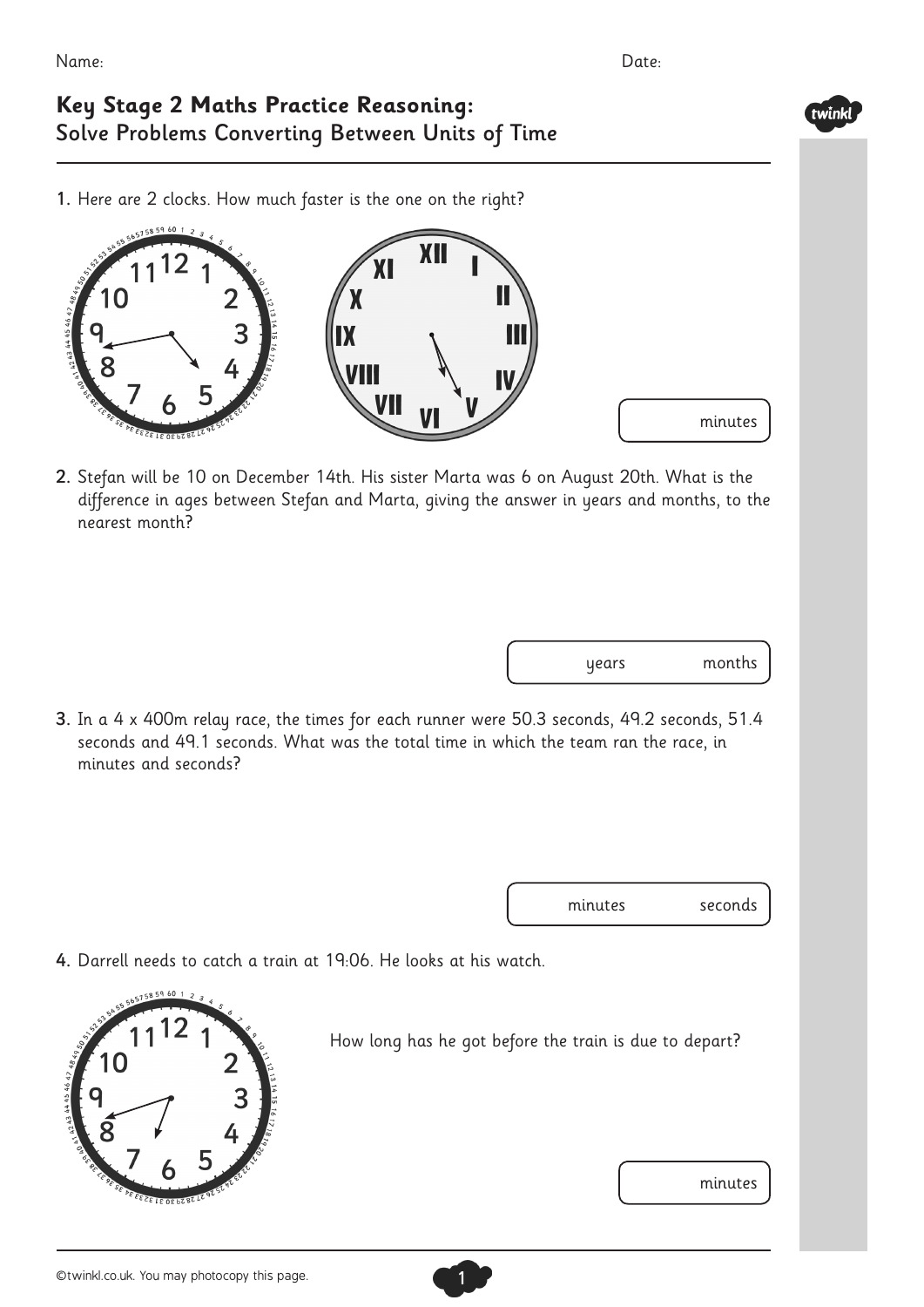5. School begins at 8.45 am and ends at 3.20 pm each day.

Calculate how long is the school day in hours and minutes.



days

6. The date is October 23rd. Keeva's birthday is shown on the calendar. How many days until her birthday?

| <b>October</b>                                      | <b>November</b>                         |
|-----------------------------------------------------|-----------------------------------------|
| Sa<br>Fr<br>$S_{II}$<br><b>Th</b><br>Mo<br>Tш<br>We | Sa<br>Su<br>Fr.<br>Th<br>Tu<br>We<br>Mo |
| 2 3 4 5 6 7                                         | $1\quad 2\quad 3$<br>- 31               |
| 10 11 12 13 14<br>89                                | 5 6 7 8 9                               |
| 15 16 17 18 19 20 21                                | $12$ 13 14 15 16 $(17)$<br>18           |
|                                                     | 19 20 21 22 23 24 25                    |
| 22 (23) 24 25 26 27 28                              | 26 27 28 29 30                          |
| 29 30 31<br>$1 \t2 \t3$                             |                                         |

7. Elena and Osman are measuring the time taken for some ice to melt in different places.

| Location   | Time Taken to Melt    |
|------------|-----------------------|
| Playground | 45 minutes 12 seconds |
| Classroom  | 28 minutes 43 seconds |
| Corridor   | 33 minutes 27 seconds |

In minutes and seconds, what is the difference in the slowest and quickest time taken for the ice to melt.

minutes seconds

8. Tamara's watch is 17 minutes slow. What is the correct time?

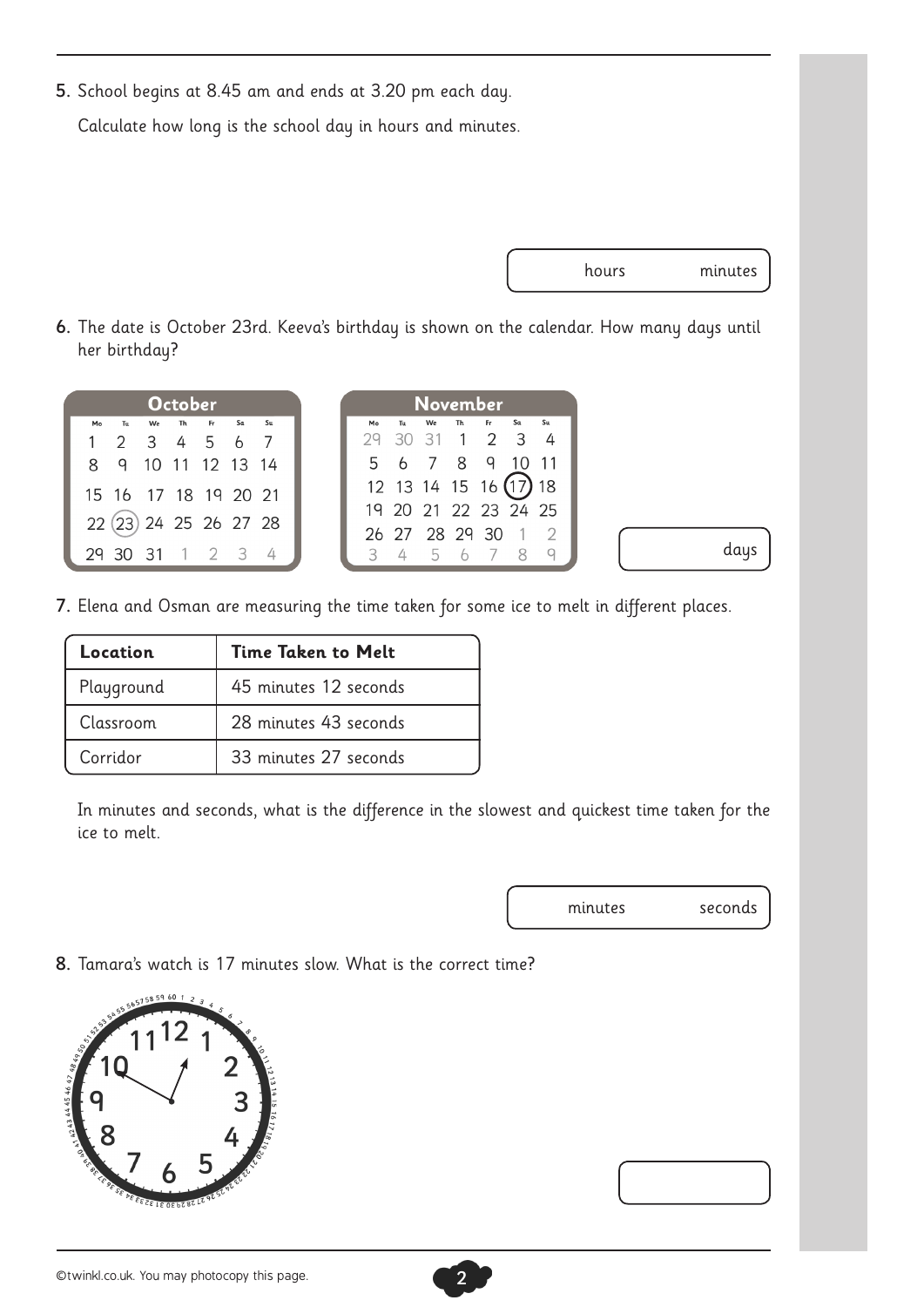9. A film starts at 15:25 and lasts 132 minutes. What time will it finish?

10.In 2017, a school will celebrate the 75th anniversary of it opening. In what year did it open?

11.A football match kicks off at 3 pm, lasts 94 minutes, and has a 15 minute half time. What time does it end?

12.A swimmer swims 12 lengths of a swimming pool in 10 minutes and 36 seconds. On average, how long did each length take to swim?

seconds

13.A sleeper train is due to leave at 2325 and arrive the following day at 0717. It leaves 12 minutes late, but catches up time to arrive 3 minutes early. How long did the train take, in hours and minutes.

| minutes<br>hours |
|------------------|
|------------------|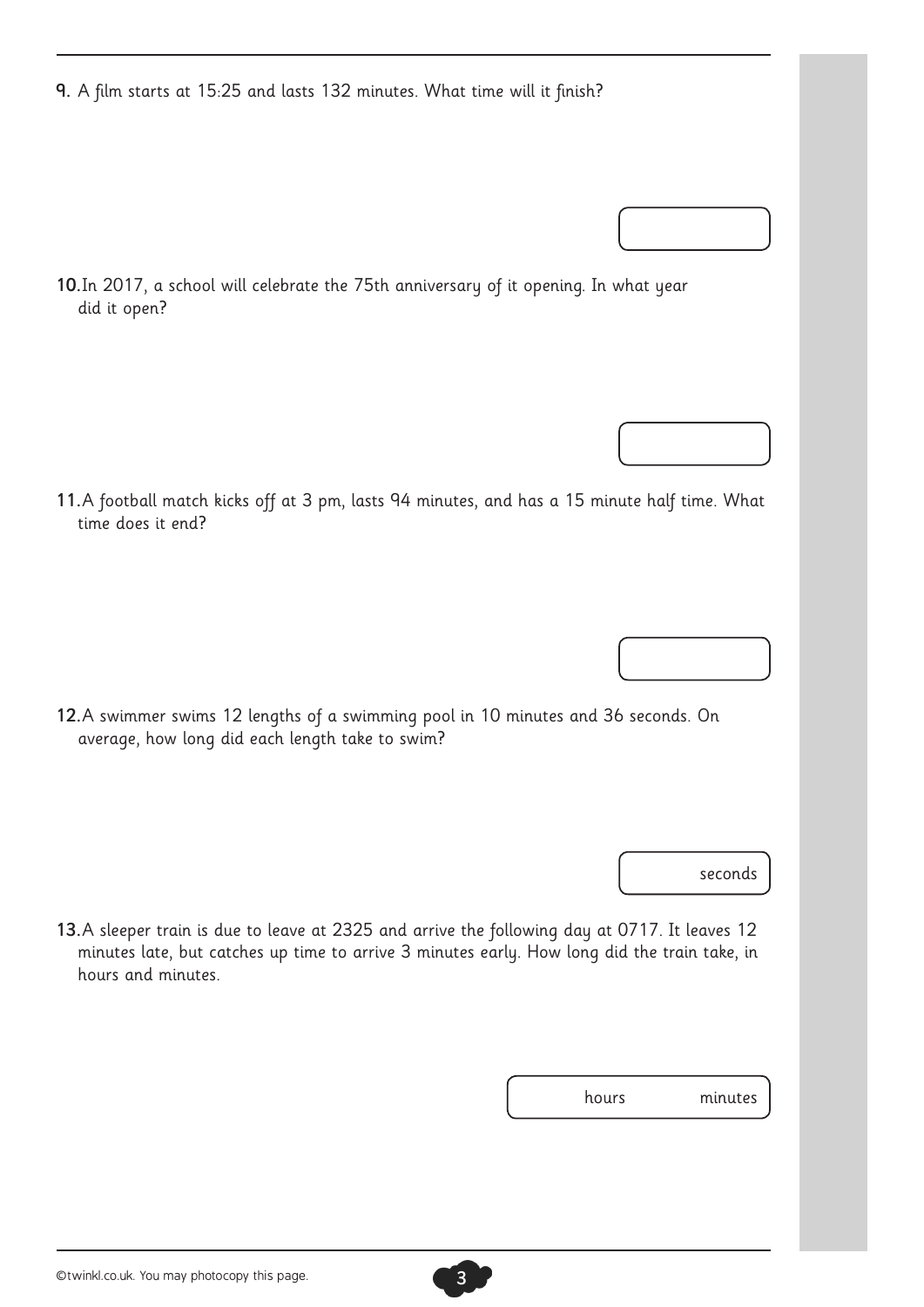14.Rachel knows the clock in her kitchen is 7 minutes fast. Here is the clock.



She must be at school by 08:45, and it takes 12 minutes to get to school. How long before she must leave the house?

minutes

15.The world marathon record for women is held by Paula Radcliffe at 2 hours 15 minutes 25 seconds. Assuming a marathon is 40 km, calculate, to the nearest second, how many seconds on average, Paula ran each 100 m.

seconds

Challenge: use a closer approximation of 42 km, calculating to the nearest tenth of a second.

seconds